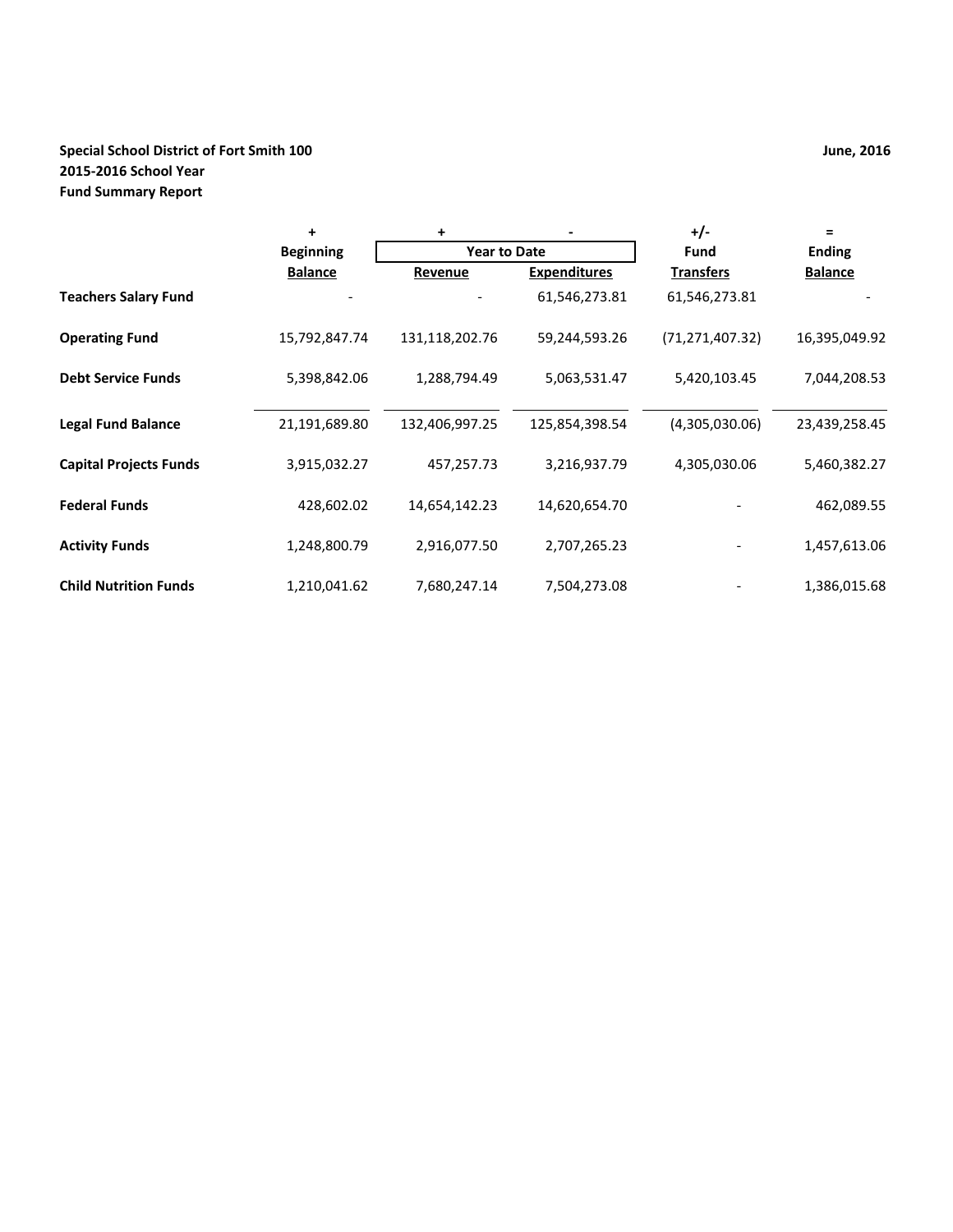## **Special School District of Fort Smith 100 June, 2016 2015-2016 School Year Revenue Report**

|                                       |                 |                |               | (Excess) or           |
|---------------------------------------|-----------------|----------------|---------------|-----------------------|
|                                       | June, 2016      | Year to Date   | <b>Budget</b> | <b>Short of Funds</b> |
| Property Taxes - Jul-Dec              | 1,444,732.19    | 34,756,499.28  | 35,168,314    | 411,815               |
| Property Taxes - Jan-Jun              | 2,158,514.66    | 15,165,908.41  | 12,975,570    | (2, 190, 338)         |
| Property Taxes - Delinquent           | 299,963.58      | 2,209,684.51   | 2,249,298     | 39,613                |
| Property Taxes - Excess Comm          |                 | 1,007,165.65   | 880,392       | (126, 774)            |
| Revenues in Lieu of Taxes             |                 | 504,655.11     | 250,000       | (254, 655)            |
| Penalties/Interest on Tax             | 6,537.62        | 38,937.82      |               | (38, 938)             |
| <b>Interest Revenue</b>               | 6,574.77        | 62,055.55      | 35,000        | (27,056)              |
| Contributions                         |                 | 10,000.00      |               | (10,000)              |
| <b>Turf Sponsorships</b>              | 13,000.00       | 69,500.00      |               | (69, 500)             |
| Sale/Loss Compensation                | 53,938.44       | 107,007.45     |               | (107,007)             |
| <b>State Foundation Funding</b>       | 5,209,418.00    | 57,587,248.00  | 57,749,334    | 162,086               |
| 98% Uniform Rate of Tax               | 690,244.00      | 690,244.00     | 763,869       | 73,625                |
| <b>Other Local Revenue</b>            | 90,562.25       | 512,438.53     | 250,000       | (262, 439)            |
| Daycare Fees                          | (85.00)         | 180,460.50     | 189,600       | 9,140                 |
| Severance Tax                         | 301.44          | 1,477.89       | 1,000         | (478)                 |
| <b>Special Ed Supervision</b>         |                 | 55,311.14      |               | (55, 311)             |
| Special Ed Catastrophic               | 112,688.80      | 112,688.80     |               | (112, 689)            |
| <b>Residential Treatment</b>          | 257,421.36      | 951,981.36     | 803,420       | (148, 561)            |
| <b>Professional Development</b>       |                 | 371,236.00     | 371,236       |                       |
| <b>ALE</b>                            | 88,346.00       | 441,731.00     | 441,731       |                       |
| <b>ELL</b>                            |                 | 1,237,356.00   | 1,203,012     | (34, 344)             |
| <b>NSL</b>                            | 964,987.00      | 10,614,854.00  | 10,614,854    |                       |
| <b>Workforce Centers</b>              |                 | 344,500.00     | 344,500       |                       |
| <b>General Facility Funds</b>         |                 |                |               |                       |
| Debt Service Funds                    |                 | 39,905.00      |               | (39, 905)             |
| <b>Student Growth Funds</b>           | 36,755.00       | 97,855.00      |               | (97, 855)             |
| <b>College &amp; Career Readiness</b> |                 | 180,187.25     |               | (180, 187)            |
| <b>Broadband Match</b>                |                 |                |               |                       |
| <b>Other State Funds</b>              | 197,060.31      | 690,073.31     | 409,360       | (280, 713)            |
| <b>Adult Education</b>                | 392,734.41      | 1,225,272.92   | 1,228,502     | 3,229                 |
| State Preschool                       | 25,581.98       | 252,637.28     | 252,165       | (472)                 |
| <b>ABC Grant</b>                      |                 | 1,480,852.00   | 1,457,850     | (23,002)              |
| <b>Indirect Cost Revenue</b>          | 118,479.00      | 118,479.00     | 202,877       | 84,398                |
| <b>Total</b>                          | 12, 167, 755.81 | 131,118,202.76 | 127,841,884   | (3, 276, 318)         |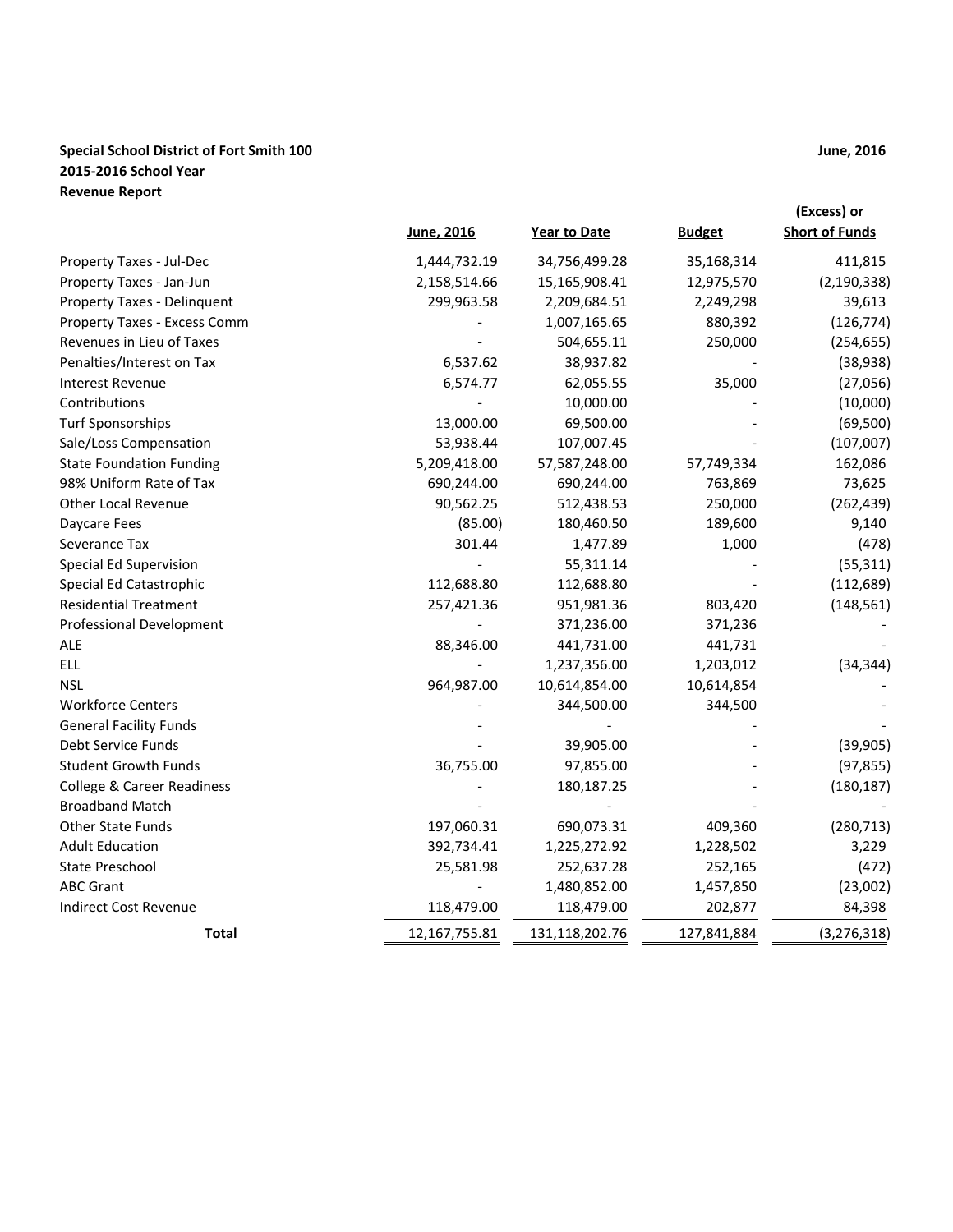## **Special School District of Fort Smith 100 June, 2016 2015-2016 School Year Expenditure Report**

|                                     |               |                     |               | (Overage) or         |
|-------------------------------------|---------------|---------------------|---------------|----------------------|
|                                     | June, 2016    | <b>Year to Date</b> | <b>Budget</b> | <b>Left to Spent</b> |
| <b>Teachers Salary Fund</b>         |               |                     |               |                      |
| <b>Regular Education</b>            | 7,166,896.61  | 36,257,274.04       | 36,983,017    | 725,743              |
| <b>Special Education</b>            | 1,088,710.96  | 5,294,208.92        | 5,266,913     | (27, 296)            |
| <b>Vocational Education</b>         | 446,943.65    | 2,261,243.42        | 2,230,379     | (30, 865)            |
| <b>Compensatory Education</b>       | 149,353.04    | 952,529.64          | 901,477       | (51,052)             |
| <b>Other Education</b>              | 440,381.38    | 2,314,815.91        | 2,354,377     | 39,561               |
| <b>Pupil Services</b>               | 803,351.22    | 4,206,298.20        | 4,264,908     | 58,610               |
| <b>Instructional Staff Services</b> | 992,263.82    | 5,352,857.39        | 5,344,449     | (8,409)              |
| <b>Administrative Services</b>      | 89,141.20     | 490,717.95          | 458,982       | (31, 736)            |
| <b>School Admin Services</b>        | 623,972.93    | 4,289,078.15        | 4,272,944     | (16, 134)            |
| <b>Central Services</b>             | 15,906.30     | 127,250.19          | 127,250       |                      |
| <b>Other Services</b>               |               |                     |               |                      |
| <b>Totals</b>                       | 11,816,921.11 | 61,546,273.81       | 62,204,696    | 658,422              |
| <b>Operating Fund</b>               |               |                     |               |                      |
| <b>Regular Education</b>            | 3,422,754.84  | 15,392,152.23       | 16,575,811    | 1,183,659            |
| <b>Special Education</b>            | 763,770.64    | 3,411,287.28        | 3,326,259     | (85,028)             |
| <b>Vocational Education</b>         | 125,908.97    | 707,255.67          | 724,982       | 17,727               |
| <b>Compensatory Education</b>       | 45,640.13     | 837,931.21          | 796,830       | (41, 101)            |
| <b>Other Education</b>              | 358,719.32    | 1,828,845.81        | 1,768,229     | (60, 617)            |
| <b>Pupil Services</b>               | 774,729.92    | 4,260,232.39        | 4,441,642     | 181,410              |
| <b>Instructional Staff Services</b> | 881,114.59    | 6,275,401.34        | 6,514,759     | 239,358              |
| <b>Administrative Services</b>      | 78,362.93     | 632,907.09          | 736,544       | 103,637              |
| <b>School Admin Services</b>        | 640,942.03    | 4,020,690.79        | 3,992,694     | (27, 997)            |
| <b>Central Services</b>             | 364,505.04    | 3,041,949.87        | 2,963,551     | (78, 399)            |
| <b>Maintenance &amp; Operations</b> | 1,503,799.25  | 14,077,508.49       | 15,105,865    | 1,028,357            |
| <b>Pupil Transportation</b>         | 378,091.41    | 2,850,893.93        | 3,516,701     | 665,807              |
| <b>Other Services</b>               | 436,213.35    | 1,907,537.16        | 1,793,714     | (113, 823)           |
| <b>Totals</b>                       | 9,774,552.42  | 59,244,593.26       | 62,257,582    | 3,012,990            |
| <b>Debt Service Fund</b>            |               |                     |               |                      |
| Principal                           |               | 2,515,437.11        | 2,515,437     |                      |
| Interest                            |               | 2,486,625.16        | 2,416,666     | (69, 959)            |
| Dues and Fees                       |               | 61,469.20           | 100,000       | 38,531               |
| <b>Totals</b>                       |               | 5,063,531.47        | 5,032,103     | (31, 428)            |
|                                     |               |                     |               |                      |